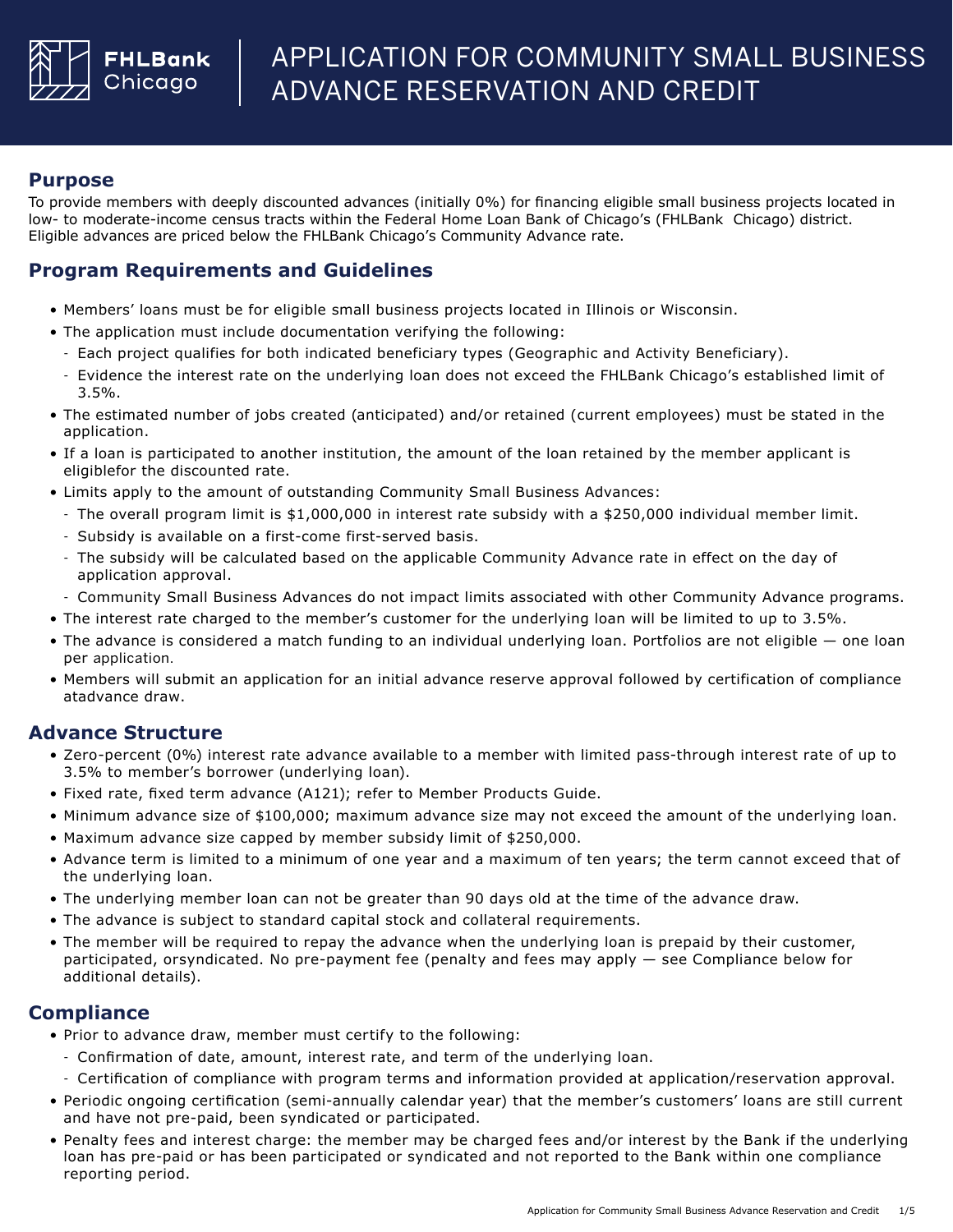

# **Eligible Small Business Projects**

*Projects must meet both of the following criteria:*

| <b>Beneficiary Type</b>            | <b>Project Requirements</b>                                                                                                                                                                                                                                                                                                                                                                                                                                                                                                                | <b>Documentation Requirements</b>                                                                                                                                                                                                                                                                                                          |  |
|------------------------------------|--------------------------------------------------------------------------------------------------------------------------------------------------------------------------------------------------------------------------------------------------------------------------------------------------------------------------------------------------------------------------------------------------------------------------------------------------------------------------------------------------------------------------------------------|--------------------------------------------------------------------------------------------------------------------------------------------------------------------------------------------------------------------------------------------------------------------------------------------------------------------------------------------|--|
| Geographic<br><b>Beneficiaries</b> | The underlying small business borrower is<br>located in a targeted geographic area $-$ a<br>census tract with a median income at or<br>below 80% of the area median income<br>(urban or rural).                                                                                                                                                                                                                                                                                                                                            | to www.ffiec.gov for census tract data for<br>the business location.<br>• Click on Geocoding/Mapping System<br>• Enter address, then click "Search"<br>• Click "Get Census Demographic"<br>Results of "Tract Median Family Income"<br>field will be used to determine eligibility.<br>Please submit FFIEC results with the<br>application. |  |
| <b>Activity Beneficiaries</b>      | Underlying small business borrower must<br>be defined as a small business meaning<br>a "small business concern," as that term<br>is defined by section 3(a) of the Small<br>Business Act (15 U.S.C. § 632(a) and<br>implemented by the Small Business<br>Administration under 13 C.F.R. Part 121,<br>or any successor provisions. Definition is<br>based on type of business; size standards<br>will be determined by annual receipts<br>or number of employees. Consult with<br>Community Investment staff or refer to<br>the SBA website | If qualified based on annual receipts,<br>submit copy of schedule from most recent<br>tax return or audited financial statements<br>to verify receipts. If qualified based on<br>number of employees, submit recent<br>reports from third-party payroll provider<br>or quarterly reporting to state to confirm<br>number of employees.     |  |

# **1. General Information**

| Telephone Number: The contract of the contract of the contract of the contract of the contract of the contract of the contract of the contract of the contract of the contract of the contract of the contract of the contract |  |
|--------------------------------------------------------------------------------------------------------------------------------------------------------------------------------------------------------------------------------|--|
| Email Address:                                                                                                                                                                                                                 |  |

# **2. Credit Information**

#### **Advance**

Amount of Credit:

Term of Advance(a):

Funding Date of Advance(b):

Interest rate charged on the underlying loan to the member's customer: % (maximum of 3.5%, include applicableunderlying loan documentation to evidence the rate being charged).

- (a) Term of advance requested from FHLBC should not exceed term of underlying loan.
- (b) Underlying loans must have been closed no more than three months prior to receiving the Community Small Business Advance.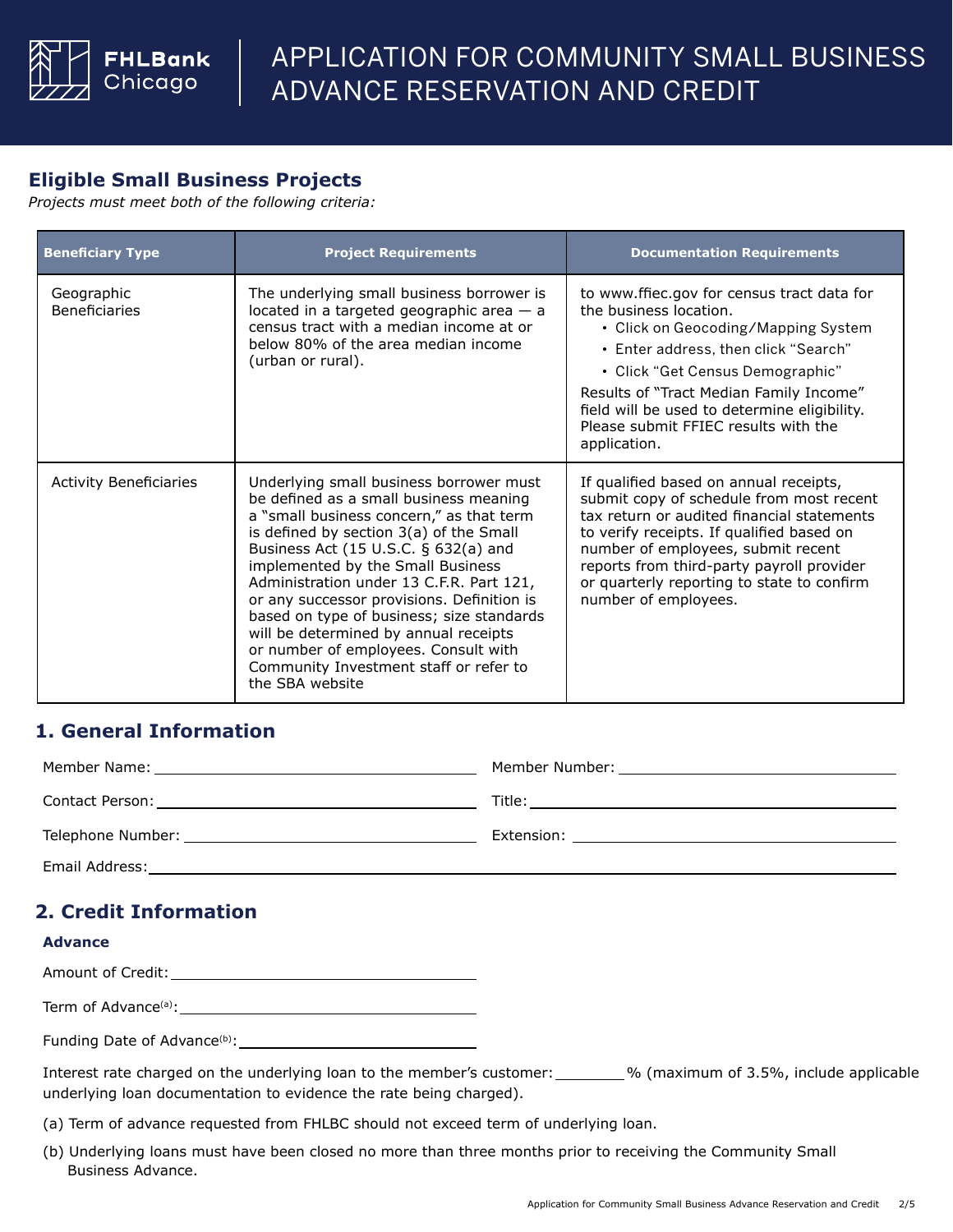

### **3. Project Information**

#### **Purpose of Financing (Check the appropriate box or boxes)**

|                         | □ New Construction □ Acquisition/Purchase □ Refinance □ Rehabilitation □ Working Capital |  |  |
|-------------------------|------------------------------------------------------------------------------------------|--|--|
| $\Box$ Other (Specify): |                                                                                          |  |  |

Is the project located in a rural area? Rural area is defined as either (a) a unit of general local government with a population of 25,000 or less; (b) an unincorporated area outside a Metropolitan Statistical Area (MSA); or (c) an unincorporated area outside a MSA that qualifies for housing assistance from the United States Department of Agriculture.

Yes □No

**Please provide a brief description of the proposed project(s):**

#### **4. Project Type (Please check one)**

#### **Purpose of Financing (Check the appropriate box or boxes)**

□ Commercial and Economic Development (Complete Section 6 and worksheet)

 $\Box$  Mixed-Use – Residential and Commercial (Complete Sections 5, 6, and worksheet)

For Mixed-Use projects, please indicate portion of project that is economic development: %

# **5. Mixed-Use Project (Complete if project has both residential and non-residential components)**

**For projects that include rental housing, please submit a unit mix with monthly rental rates.**

Number of Residential Units:

## **Income Target of Households (indicate the number of units in each category)**

| Up to 50% AMI: | 51–60% AMI: | 61–80% AMI: | 81–115% AMI: | $>115\%$ : |
|----------------|-------------|-------------|--------------|------------|
|                |             |             |              |            |

### **6. Economic Development**

#### **Number of jobs created or retained:**

| Number of jobs created or retained: |  |
|-------------------------------------|--|
|-------------------------------------|--|

| $\Box$ Agriculture                           | $\Box$ Commercial Office | $\Box$ Commercial Retail | □ Commercial Wholesale | $\Box$ Dav Care        |
|----------------------------------------------|--------------------------|--------------------------|------------------------|------------------------|
| $\Box$ Education                             | $\Box$ Health Care       | $\Box$ Heavy Industrial  | $\Box$ Hotel           | □Infrastructure        |
| $\Box$ Light Industrial $\Box$ Manufacturing |                          | $\Box$ Public Facilities | $\Box$ Recreation      | $\Box$ Social Services |
| $\Box$ Other $-$ Please describe:            |                          |                          |                        |                        |

# **7. All projects must qualify under A and B below:**

### **A. Geographically Defined Beneficiaries**

 $\Box$  The project is located in a census tract with a median income at or below 80% of the area median income (AMI). Applications must include project address on attached worksheet for the qualified geographically defined beneficiary.

#### **B. Activity Beneficiary**

 $\Box$  The project meets the Small Business Administration (SBA) definition of a small business.(Consult with Community Investment staff or refer to the SBA website.)Applications with qualified activity beneficiaries must include documentation of annual receipts or number of employees for each business.

NAICS Code:

Annual Receipts:

OR

Number of Employees: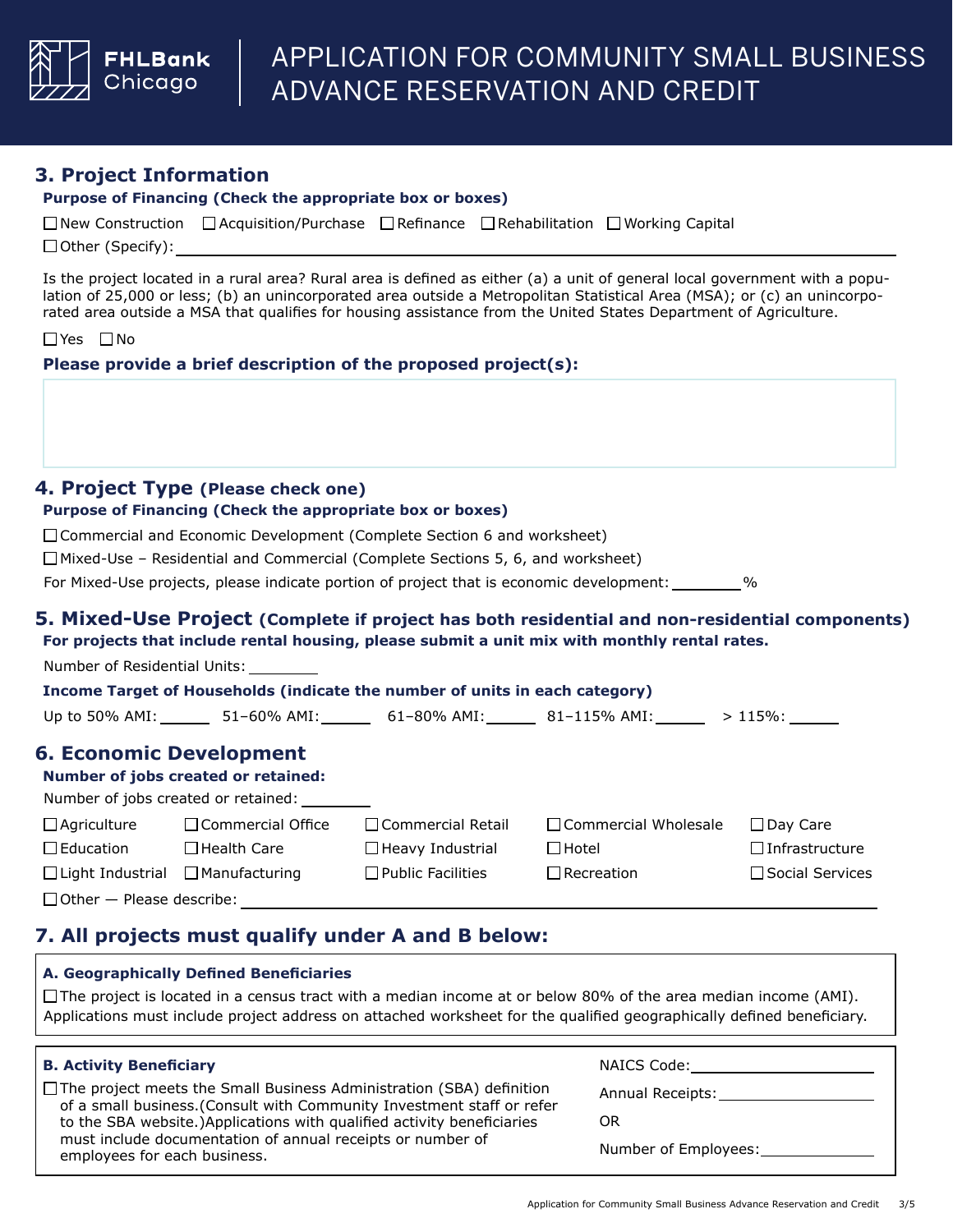

### **8. Authorized Signature**

**The undersigned duly authorized officer, acting with full authority to make the certifications below on behalf of the member, hereby certifies that:**

*(1)The information provided in this application is true, complete, and accurate and appropriate steps were taken to ensure its accuracy. This project meets the eligibility requirements of the Community Small Business Advance Program.*

*(2)The member will comply with the provisions of the Community Investment Cash Advance Program pursuant to Section 1430 of the Federal Home Loan Bank Act, regulations of the Federal Housing Finance Agency (12 CFR Part 1292), and guidelines and requirements of the FHLBank Chicago.*

*(3)For projects that also receive funds from another targeted federal economic development program that has income targetingrequirements that are the same as, or more restrictive than, FHLBank Chicago targeting requirements, the borrower certifies thatcompliance with the criteria of such federal economic development program meets FHLBank Chicago requirements (attachborrower certification).*

| Authorized Signature: |  |  |  |
|-----------------------|--|--|--|
|                       |  |  |  |

Officer Name (please print)

Officer Title: Date:

Email the completed application, worksheet, and required documentation to: Community Investment Group Email: CICA@fhlbc.com

Questions? Contact Community Investment at 312-565-5824

Allow a minimum of 24 to 48 hours processing time for application approval.